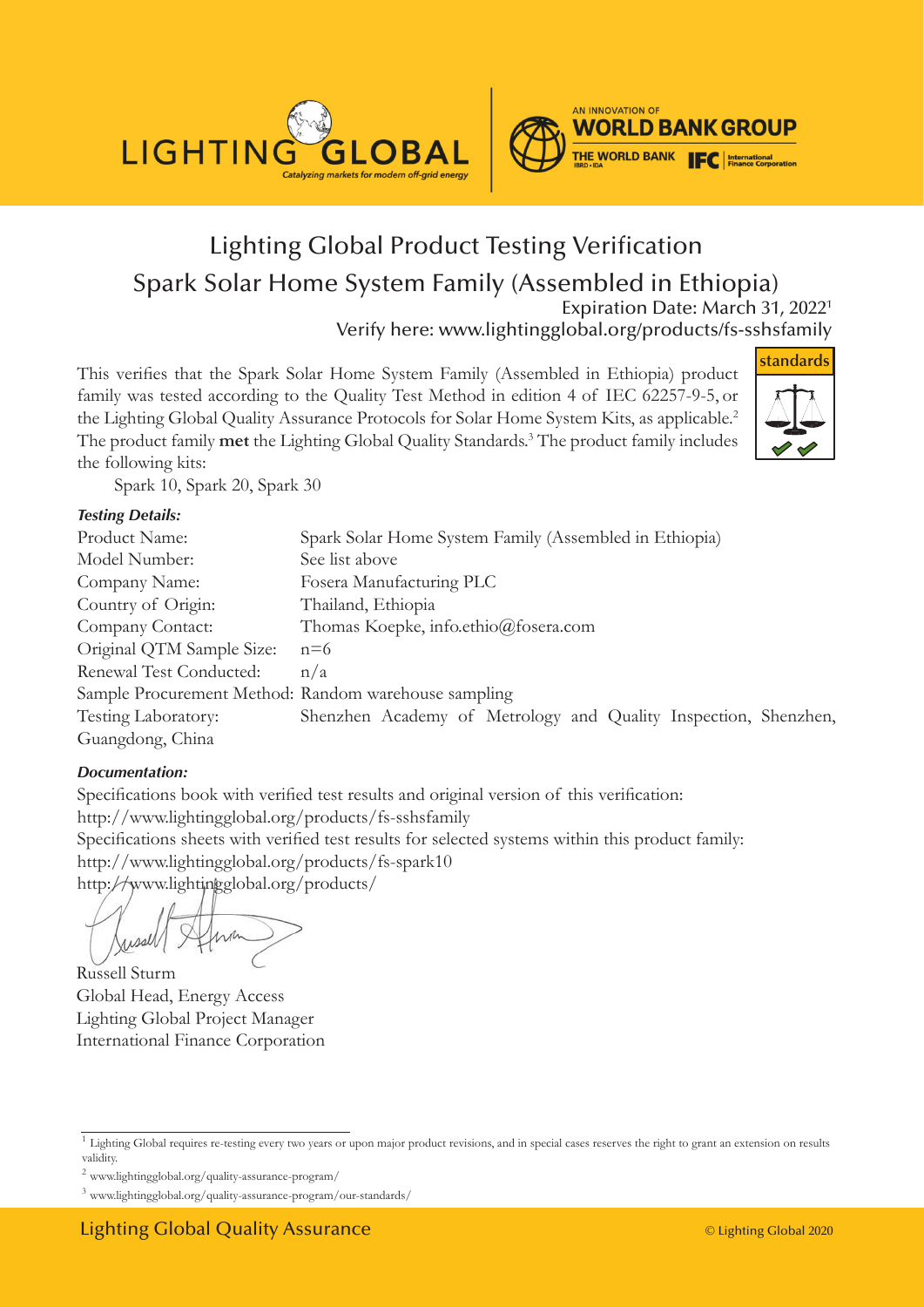# Type Approval Spark Solar Home System Family (Assembled in Ethiopia)

#### Verify here: www.lightingglobal.org/products/fs-sshsfamily

| Category                           | <b>Quality Standard</b>                                                                                                                                                                                                                                                                                                                                                                                                                                                                                                                                  | Verdict |
|------------------------------------|----------------------------------------------------------------------------------------------------------------------------------------------------------------------------------------------------------------------------------------------------------------------------------------------------------------------------------------------------------------------------------------------------------------------------------------------------------------------------------------------------------------------------------------------------------|---------|
| Truth In Advertising               | Manufacturer, Product Name and Model Number accurately<br>specified                                                                                                                                                                                                                                                                                                                                                                                                                                                                                      | Pass    |
|                                    | Performance and Component Ratings accurately specified. Any<br>description of the product that appears on the packaging, inside<br>the package and in any media shall be truthful and accurate. No<br>statements shall mislead buyers or end users about the utility of<br>the product. Numeric ratings must deviate no more than 15%<br>from actual performance (note that it is acceptable for actual<br>performance to exceed advertised performance).                                                                                                | Pass    |
|                                    | Port voltage and current specifications, if provided, are accurate.<br>Included appliances function when connected to ports. Power<br>output of ports is sufficient to power appliances that are<br>advertised but not included. Ports that are intended for a function<br>other than providing power, such as data ports, are not required to<br>meet this standard.                                                                                                                                                                                    | Pass    |
| Lumen Maintenance                  | SHS Kits: Average relative light output $\geq 90\%$ of initial light<br>output at 2,000 hours with only one sample allowed to fall below<br>85% OR All 4 samples maintain $\geq$ 95% of initial light output at<br>$1,000$ hours<br>Pico Kits: Average relative light output $\geq 85\%$ of initial light<br>output at 2,000 hours with only one sample allowed to fall below<br>75% OR All 6 samples maintain $\geq$ 95% of initial light output at<br>$1,000$ hours                                                                                    | Pass    |
| Circuit and Overload<br>Protection | Products include a current limiting mechanism to prevent<br>irreversible damage to the system. The mechanism is easily<br>resettable or replaceable by the user, or automatically resets. If<br>replaceable fuses are used for circuit protection, sizes are labeled<br>on the product and listed in the user manual, and, if fuses are<br>replaceable by the user, at least one spare fuse is included with<br>the product. Included appliances are not required to meet this<br>standard unless they have ports that are intended to provide<br>power. | Pass    |
| <b>AC-DC Charger Safety</b>        | Any included AC-DC charger carries approval from a recognized<br>consumer electronics safety regulator                                                                                                                                                                                                                                                                                                                                                                                                                                                   | n/a     |
| Wiring and Connector<br>Safety     | SHS Kits: Wires, cables and connectors are appropriately sized for<br>the expected current and voltage.                                                                                                                                                                                                                                                                                                                                                                                                                                                  | Pass    |
| Hazardous<br>Substances Ban        | No battery contains cadmium or mercury at levels greater than<br>trace amounts                                                                                                                                                                                                                                                                                                                                                                                                                                                                           | Pass    |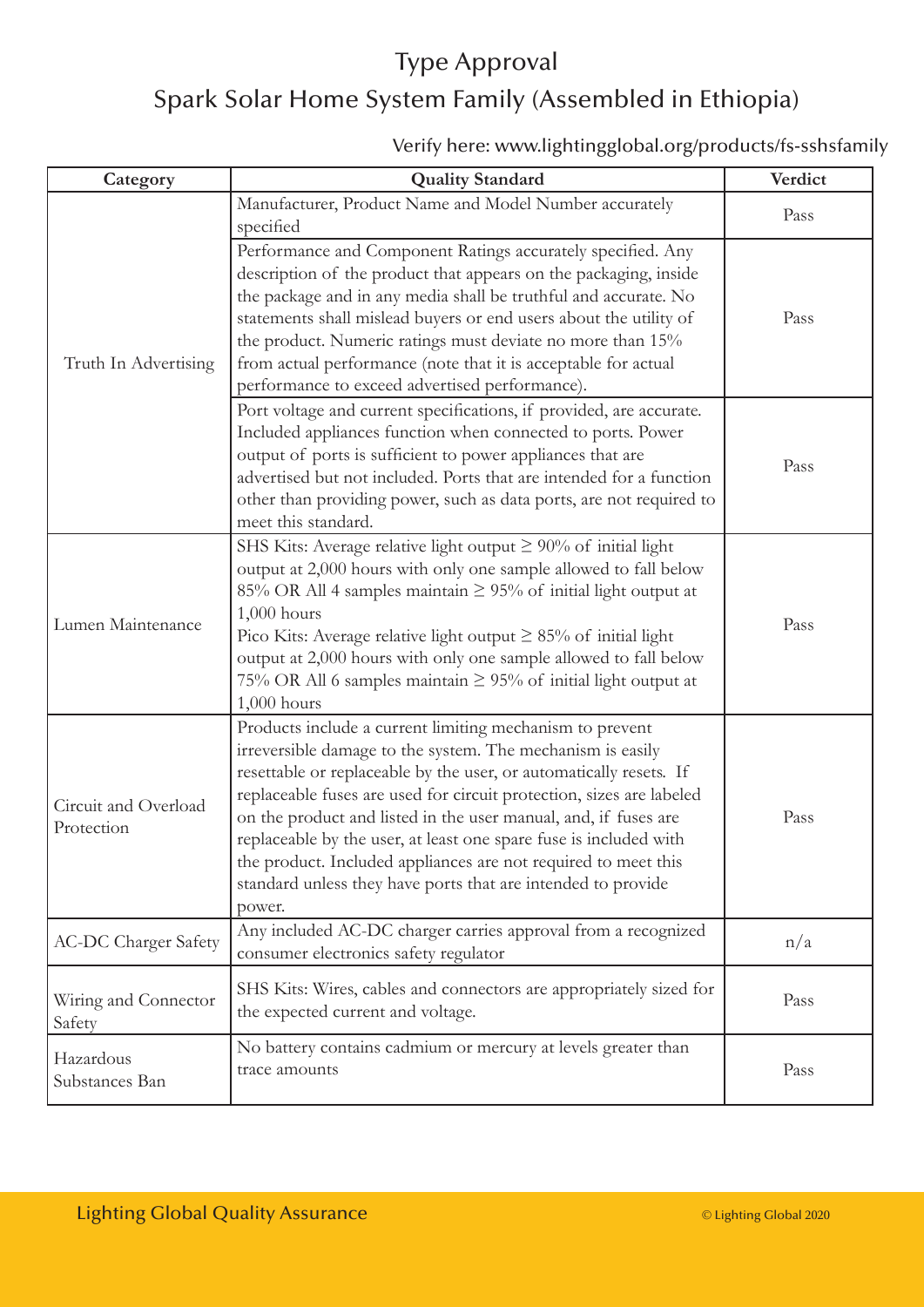# Type Approval Continued Spark Solar Home System Family (Assembled in Ethiopia)

### Verify here: www.lightingglobal.org/products/fs-sshsfamily

| Category                                    | <b>Quality Standard</b>                                                                                                                                                                                                                                                                                                                                                                                                                                          | Verdict |
|---------------------------------------------|------------------------------------------------------------------------------------------------------------------------------------------------------------------------------------------------------------------------------------------------------------------------------------------------------------------------------------------------------------------------------------------------------------------------------------------------------------------|---------|
| <b>Battery Protection</b>                   | Protected by an appropriate charge controller that prolongs<br>battery life and protects the safety of the user.<br>All samples meet the requirements outlined in Lighting Global<br>Quality Standards.<br>Lithium batteries must carry IEC 62281, IEC 62133-2, UL 1642<br>or UN 38.3 certification and have overcharge protection for<br>individual cells or sets of parallel-connected cells. Batteries of<br>included appliances must also meet this standard | Pass    |
| <b>Battery Durability</b>                   | The average capacity loss of all samples does not exceed 25%<br>and only one sample may have a capacity loss greater than 35%<br>following the battery durability storage test as defined in IEC/TS<br>62257-9-5 Annex BB                                                                                                                                                                                                                                        | Pass    |
| PV Overvoltage<br>Protection                | If the battery is disconnected or isolated, the system is not<br>damaged and the load terminals maintain a voltage that is safe for<br>their intended uses.                                                                                                                                                                                                                                                                                                      | Pass    |
| Miswiring Protection                        | The user interface is designed to minimize the likelihood<br>of making improper connections. If improper or reversed<br>connections can easily be made, they cause no damage to the<br>system or harm to the user.                                                                                                                                                                                                                                               | Pass    |
| Physical Ingress<br>Protection              | IP2X for all products, IP3X (or 2X + circuit protection) for PV<br>modules, IP5X for fixed outdoor products.                                                                                                                                                                                                                                                                                                                                                     | Pass    |
| Water Ingress<br>Protection                 | Degree of protection required is based on product type:<br>Fixed separate (indoor): No protection required<br>Portable separate: Occasional exposure to rain<br>Portable integrated: Frequent exposure to rain<br>Fixed integrated (outdoor): Permanent outdoor exposure<br>PV modules: Outdoor rooftop installation                                                                                                                                             | Pass    |
| Drop Test                                   | Fixed separate (indoor): No requirement<br>All other products: All samples are functional after drop test; none  <br>result in dangerous failures.                                                                                                                                                                                                                                                                                                               | Pass    |
| Soldering and<br>Electronics<br>Workmanship | Pass soldering and electronics inspection; The system and any<br>included appliances are rated "Good" or Fair" for workmanship<br>quality as defined in Annex F of IEC/TS 62257-9-5. At most, one<br>sample may fail to function when initially evaluated.                                                                                                                                                                                                       | Pass    |
| Mechanical Durability                       | 5 out of 6 samples for Pico kits and all 4 samples for SHS Kits<br>and all included appliances are functional after Switch, Connector,<br>Gooseneck and Strain Relief tests; none result in dangerous<br>failures                                                                                                                                                                                                                                                | Pass    |
| Cable Specifications                        | SHS: Any outdoor cable must be outdoor-rated and UV resistant                                                                                                                                                                                                                                                                                                                                                                                                    | Pass    |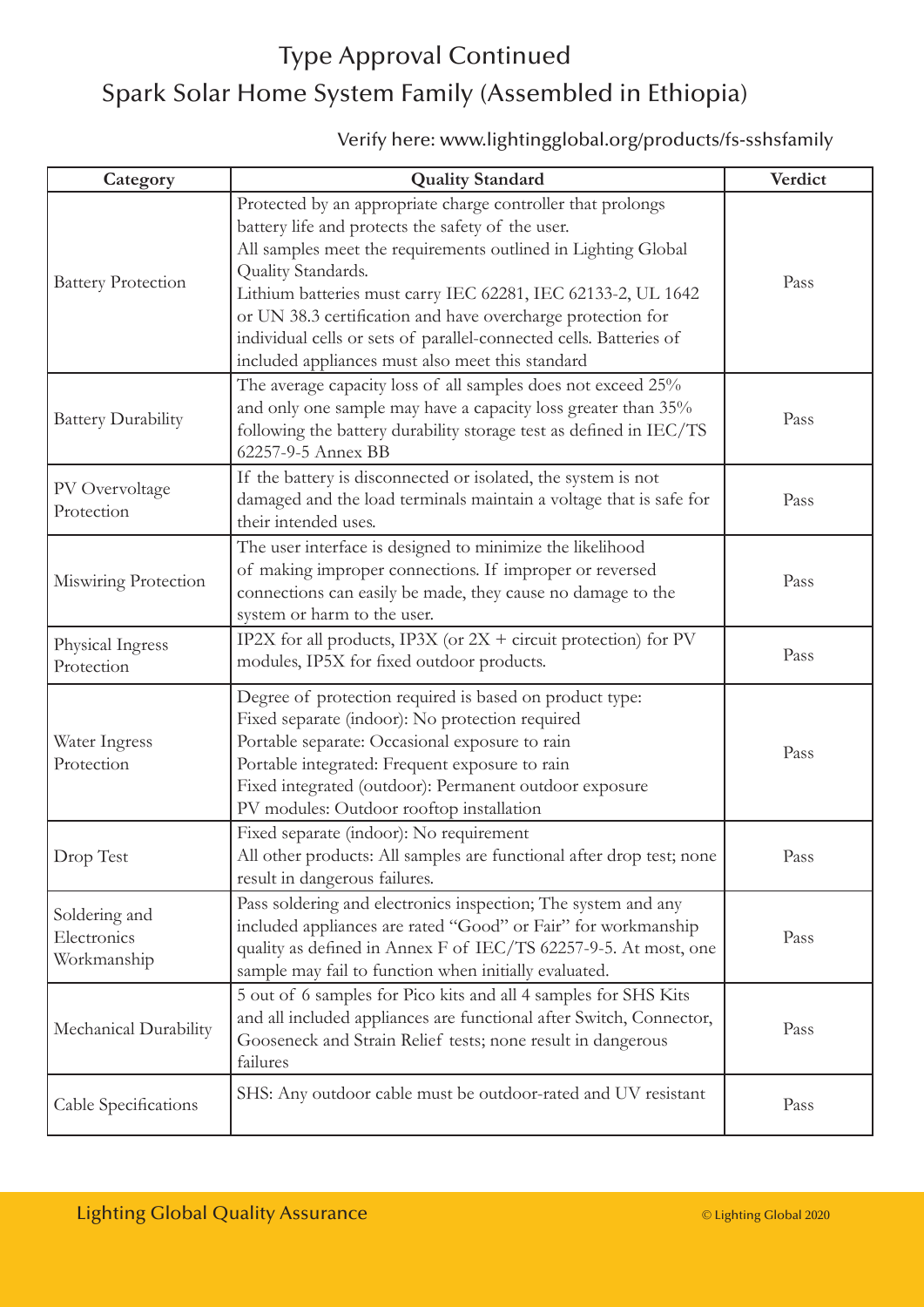# Type Approval Continued Spark Solar Home System Family (Assembled in Ethiopia)

### Verify here: www.lightingglobal.org/products/fs-sshsfamily

| Category                                      | <b>Quality Standard</b>                                                                                                                                                                                                                                                                                                                                                                                                                                                                  | Verdict |
|-----------------------------------------------|------------------------------------------------------------------------------------------------------------------------------------------------------------------------------------------------------------------------------------------------------------------------------------------------------------------------------------------------------------------------------------------------------------------------------------------------------------------------------------------|---------|
| <b>User Manual</b>                            | SHS: User manual must present instructions for installation,<br>use, and troubleshooting of the system. Installation instructions<br>must include appropriate placement and installation of the PV<br>module. Basic electrical safety and system maintenance must also<br>be covered. Installation and operation instructions should be<br>presented using language and graphics that can be understood by<br>the typical consumer.                                                      | Pass    |
| Component<br>Specification and<br>Replacement | SHS: Consumer information must provide at least one of the<br>following options:<br>1) specifications for components that may require replacement<br>(fuses, lights, PV, batteries) and instructions for replacement, OR<br>2) directions as to how the consumer can get components,<br>including the battery, replaced at service centers, both during and<br>post warranty, OR<br>3) a clear consumer-facing statement that the batteries and other<br>components are not replaceable. | Pass    |
| Minimum Warranty<br>Terms                     | Pico: Accurately specified and consumer-facing; minimum<br>coverage of at least one-year on manufacturering defects under<br>normal use, including the battery. Detailed requirements are<br>specified in the Lighting Global Quality Standards<br>SHS: Accurately specified and consumer-facing; minimum<br>coverage of at least two years for the system and one year for<br>included appliances.                                                                                      | Pass    |
| Performance Reporting                         | Pico: Light output and the corresponding solar run time are<br>reported on the product packaging for at least the brightest setting                                                                                                                                                                                                                                                                                                                                                      | Pass    |
|                                               | Pico: Impact of mobile phone charging on product performance<br>is qualitatively described on packaging                                                                                                                                                                                                                                                                                                                                                                                  | Pass    |
|                                               | SHS: PV Power must be accurately reported on the product<br>packaging.                                                                                                                                                                                                                                                                                                                                                                                                                   | Pass    |